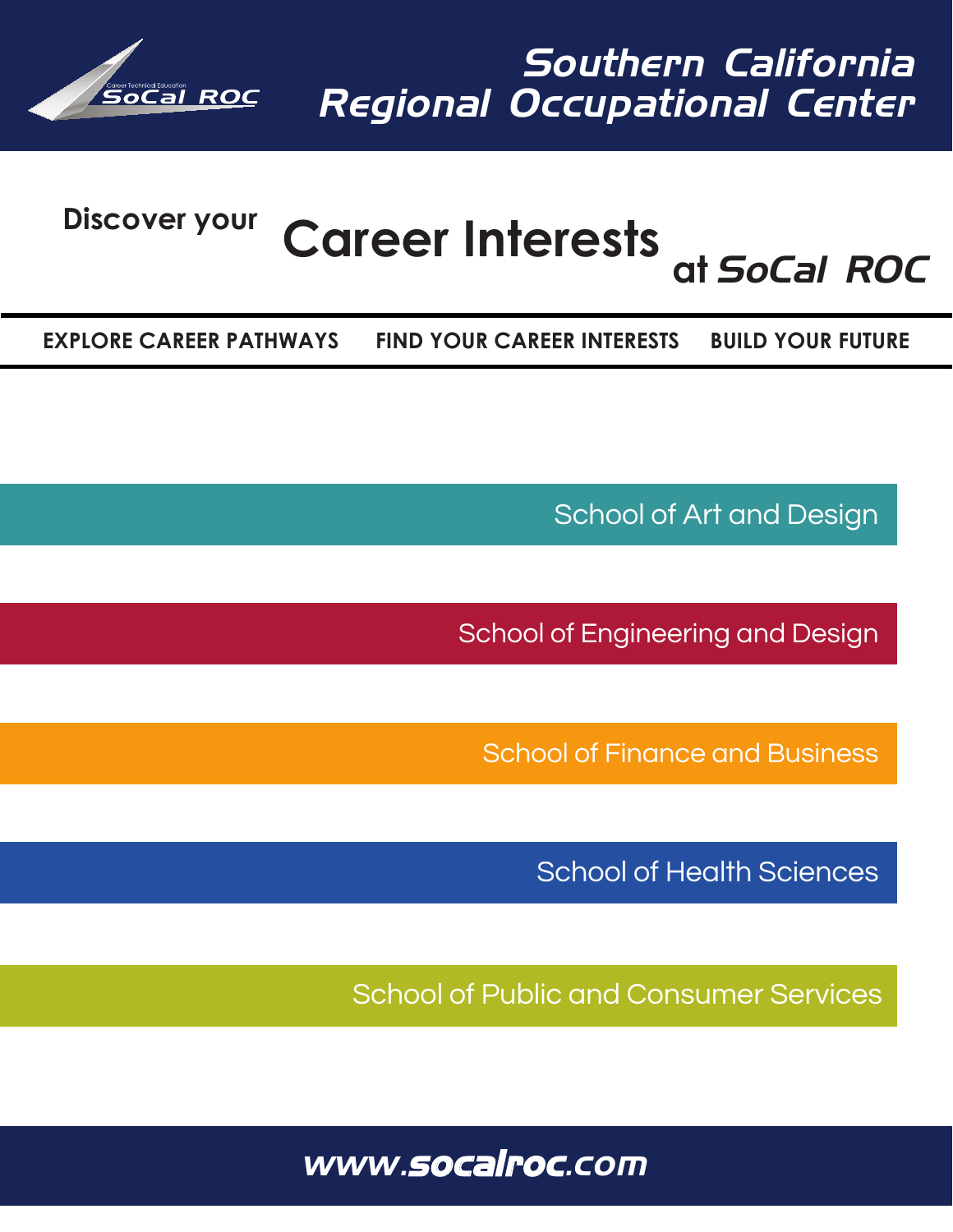The Southern California Regional Occupational Center (SoCal ROC) served as the model for the State of California when Regional Occupational Centers were founded in 1967. At that time, the centers were intended to provide training for trades in traditional occupational settings. With the 21st Century came new challenges and higher expectations for the work force. Today, the wage earner has to be more educated, more technically dependent, and more self-reliant than was his/her counterpart 48 years ago. Yet, the Southern California Regional Occupational Center has remained the model for the State through the development of innovative programs, a major emphasis upon technology, and an awareness that Career Technical Education (CTE) is for everyone, from the individual seeking to enter the job market with upgraded skills, to the college-prep student desiring greater academic challenge and the opportunity to apply knowledge learned.

SoCal ROC offers many CTE courses that are part of a sequential pathway in five career sectors:

- School of Art and Design
- School of Engineering and Design
- School of Finance and Business
- School of Health Sciences
- School of Public and Consumer Services

What is a Career Pathway? A career pathway is a coherent sequence of rigorous academic and technical courses that allows students to apply academics and develop technical skills in a curriculum area. Career pathways prepare students for successful completion of state academic and technical standards and more advanced postsecondary course work related to the career in which they are interested.

The California Career Technical Education framework recognizes fifteen sectors. SoCal ROC has identified five schools that encompass the pathways and courses.

SoCal ROC is part of the California public school system that provides Career Technical Education opportunities for high school and adult students. SoCal ROC offers 107 hands-on Career Technical Education courses within its 19 career pathways. Twenty-five courses are UC/CSU approved. Externship opportunities are available for some of the courses. All instructors posses a valid California Teaching Credential in Designated Subjects.

Build your future at SoCal ROC. What are your personal interests? Use this guide to explore Career Pathway opportunities that match your interests.

Check out additional online educational career resources including:

- www.cacareerzone.org
- www.whodouwant2b.com

Talk with a SoCal ROC Career Guidance Specialist to learn about courses and career pathways that match your interests.

For more information: visit: www.socalroc. com Contact: Rocio Pineda-Contreras, SoCal ROC Career Guidance Specialist p: 310.224.4200 x240 e: RPContreras@scroc.k12.ca.us

#### Why enroll in a CTE course?

- Explore career interests through coursework
- Discover career direction
- Earn credits toward high school diploma
- Upgrade workplace skills
- Receive job placement assistance
- Apply & reinforce academic skills
- Earn certificates of competency
- Upgrade skills, change careers, or prepare for re-entry to the workforce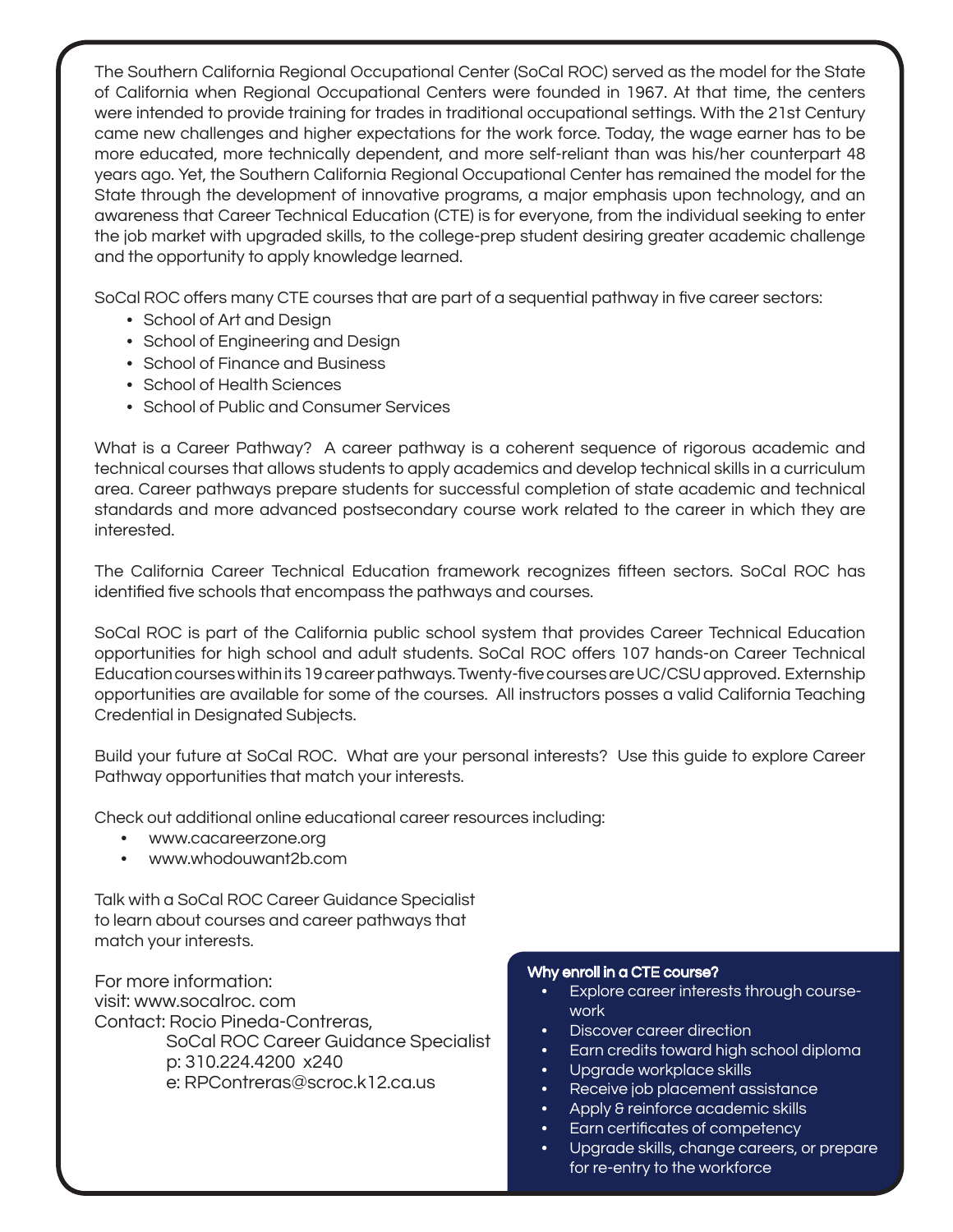## *SoCal ROC* **Career Pathways**

| <b>School of Art and Design</b>                                                                                                                                                                                                                                                                                                                                                                                                                                                                                                                                                                                                                                                                                                                                                                                                                                                                                                                                                                                                                     |                                                                                                                                                                                                                                                                                                                                                                                                                                                                                                                           | <b>School of Engineering and Design</b>                                                                                                                                                                                                                                                                                                                                                                                                                                                                                                                                                                                                                                                                                                                                                                                                                                                                                                                                       |                                                                                                                                                                                                                                                                                                                                                                                                                                                                                                                                                                          |                                                                                                                                                                                                                                                                                                                                                                                                                                                                                                                                                                                                                                                                                                                                                                |
|-----------------------------------------------------------------------------------------------------------------------------------------------------------------------------------------------------------------------------------------------------------------------------------------------------------------------------------------------------------------------------------------------------------------------------------------------------------------------------------------------------------------------------------------------------------------------------------------------------------------------------------------------------------------------------------------------------------------------------------------------------------------------------------------------------------------------------------------------------------------------------------------------------------------------------------------------------------------------------------------------------------------------------------------------------|---------------------------------------------------------------------------------------------------------------------------------------------------------------------------------------------------------------------------------------------------------------------------------------------------------------------------------------------------------------------------------------------------------------------------------------------------------------------------------------------------------------------------|-------------------------------------------------------------------------------------------------------------------------------------------------------------------------------------------------------------------------------------------------------------------------------------------------------------------------------------------------------------------------------------------------------------------------------------------------------------------------------------------------------------------------------------------------------------------------------------------------------------------------------------------------------------------------------------------------------------------------------------------------------------------------------------------------------------------------------------------------------------------------------------------------------------------------------------------------------------------------------|--------------------------------------------------------------------------------------------------------------------------------------------------------------------------------------------------------------------------------------------------------------------------------------------------------------------------------------------------------------------------------------------------------------------------------------------------------------------------------------------------------------------------------------------------------------------------|----------------------------------------------------------------------------------------------------------------------------------------------------------------------------------------------------------------------------------------------------------------------------------------------------------------------------------------------------------------------------------------------------------------------------------------------------------------------------------------------------------------------------------------------------------------------------------------------------------------------------------------------------------------------------------------------------------------------------------------------------------------|
| <b>Career Pathway</b>                                                                                                                                                                                                                                                                                                                                                                                                                                                                                                                                                                                                                                                                                                                                                                                                                                                                                                                                                                                                                               | <b>Career Pathway</b>                                                                                                                                                                                                                                                                                                                                                                                                                                                                                                     | <b>Career Pathway</b>                                                                                                                                                                                                                                                                                                                                                                                                                                                                                                                                                                                                                                                                                                                                                                                                                                                                                                                                                         | <b>Career Pathway</b>                                                                                                                                                                                                                                                                                                                                                                                                                                                                                                                                                    | <b>Career Pathway</b>                                                                                                                                                                                                                                                                                                                                                                                                                                                                                                                                                                                                                                                                                                                                          |
| Design, Visual, and<br><b>Media Arts</b>                                                                                                                                                                                                                                                                                                                                                                                                                                                                                                                                                                                                                                                                                                                                                                                                                                                                                                                                                                                                            | <b>Fashion Design and</b><br><b>Merchandising</b>                                                                                                                                                                                                                                                                                                                                                                                                                                                                         | <b>Architectural Design</b>                                                                                                                                                                                                                                                                                                                                                                                                                                                                                                                                                                                                                                                                                                                                                                                                                                                                                                                                                   | <b>Aviation, Aerospace,</b><br>and Engineering<br><b>Technology</b>                                                                                                                                                                                                                                                                                                                                                                                                                                                                                                      | <b>Engineering and</b><br><b>Design</b>                                                                                                                                                                                                                                                                                                                                                                                                                                                                                                                                                                                                                                                                                                                        |
| <b>SoCal ROC Courses</b><br>3 D Character Design and<br>Animation<br>3 D Digital Animation<br>Adobe Suite-CS6 After<br>Effects, Dreamweaver,<br>Flash, Illustrator, Photoshop,<br>InDesign<br><b>Advanced Creature Sculpting</b><br>for Games and Film<br>Creature Sculpting for<br>Games and Films<br>Digital Photography<br>Intro to Video Game Design<br>Video Game Design:<br><b>Characters and Special</b><br>Effects<br><b>2 YEAR COLLEGE</b><br>Digital Arts<br>Photography<br><b>4 YEAR UNIVERSITY</b><br>3D Media Design<br><b>Industrial Design</b><br>Interior Design<br><b>CAREERS</b><br>Graphic Designer<br><b>Artist Assistant</b><br><b>Technical Illustrator</b><br>Assistant<br>Digital Graphic &<br><b>Publication Assistant</b><br>Digital Design Assistant<br><b>Production Assistant</b><br><b>Computer Programming</b><br>Artist<br><b>Advertisement Display</b><br>Designer/Illustrator<br>Photographer<br><b>Sketch Artist</b><br>Cartoonist<br>Sculptor<br>Animator<br>Multi-media Artists<br>Silkscreen Operator/Printer | <b>SoCal ROC Courses</b><br><b>Advanced Fashion</b><br>Production<br>Fashion Design<br><b>Fashion Production</b><br><b>2 YEAR COLLEGE</b><br>Fashion/Costume Technician<br>Fashion Design and<br>Production<br>Fashion Design and<br>Merchandising<br><b>Fashion Stylist</b><br><b>4 YEAR UNIVERSITY</b><br>Design<br><b>Fashion Design</b><br>Theatre-Technical: Scenery/<br>Costume/Lighting<br><b>CAREERS</b><br>Tailor<br>Pattern maker<br>Designer Assistant<br>Showroom Assistant<br><b>Fashion Show Production</b> | <b>SoCal ROC Courses</b><br>Aerospace Engineering<br><b>Computer Aided Drafting</b><br>(CAD) Basic/Advanced<br>Civil Engineering/Architecture<br>The Exciting World of<br>Engineering<br><b>2 YEAR COLLEGE</b><br>Architecture<br>CAD/Drafting<br><b>4 YEAR UNIVERSITY</b><br>Civil Engineering<br>Engineering<br><b>Engineering Technology</b><br><b>Industrial Design</b><br><b>CAREERS</b><br>Drafter, Computer<br>Assisted<br>Civil Architectural/<br>Engineering<br>Civil Architectural/<br>Technician<br><b>Structural Engineering</b><br><b>Electrical Engineering</b><br><b>Engineering Technology</b><br>Engineering and<br>Environmental Technology<br>Networking Engineering<br>Electronic Technician<br>Engineering Technician<br>Landscape Architect<br>Commercial and Industrial<br>Designer<br><b>Drafter</b><br>Engineer<br>Surveyor<br>Cartographer<br>Architect<br><b>Structural Engineering</b><br><b>Electrical Engineering</b><br>Networking Engineering | <b>SoCal ROC Courses</b><br>Aerospace Engineering<br>The Exciting World of<br>Engineering<br><b>2 YEAR COLLEGE</b><br>Pre-Engineering<br><b>4 YEAR UNIVERSITY</b><br>Aerospace Engineering<br>Engineering<br><b>Engineering Technology</b><br><b>Mechanical Engineering</b><br><b>CAREERS</b><br>Aerospace Engineering<br>Aerospace Technician<br><b>Structural Engineering</b><br><b>Electrical Engineering</b><br>Network Engineering<br>Engineering and<br>Environmental Technology<br>Engineering Technology<br>Pilot<br>Aircraft Mechanic<br>Air Traffic Controller | <b>SoCal ROC Courses</b><br>Aerospace Engineering<br>Civil Engineering/Architecture<br>The Exciting World of<br>Engineering<br><b>2 YEAR COLLEGE</b><br>Pre-Engineering<br>Electronics &<br>Computer Hardware<br>Technician<br>Electronics Technology or<br><b>Industrial Comp Control</b><br>Technician<br><b>4 YEAR UNIVERSITY</b><br>Audio Engineering<br><b>Civil Engineering</b><br><b>Electrical Engineering</b><br><b>Electronics Engineering</b><br>Technology<br>Engineering<br><b>CAREERS</b><br>Science Technician<br><b>Electronics Test Helper</b><br>Electronics Technician<br>Apprentice<br><b>Electronics Tester</b><br>Electrician Maintenance<br>Repairer<br><b>Electronic Equipment</b><br>Repairer<br><b>Computer Software</b><br>Engineer |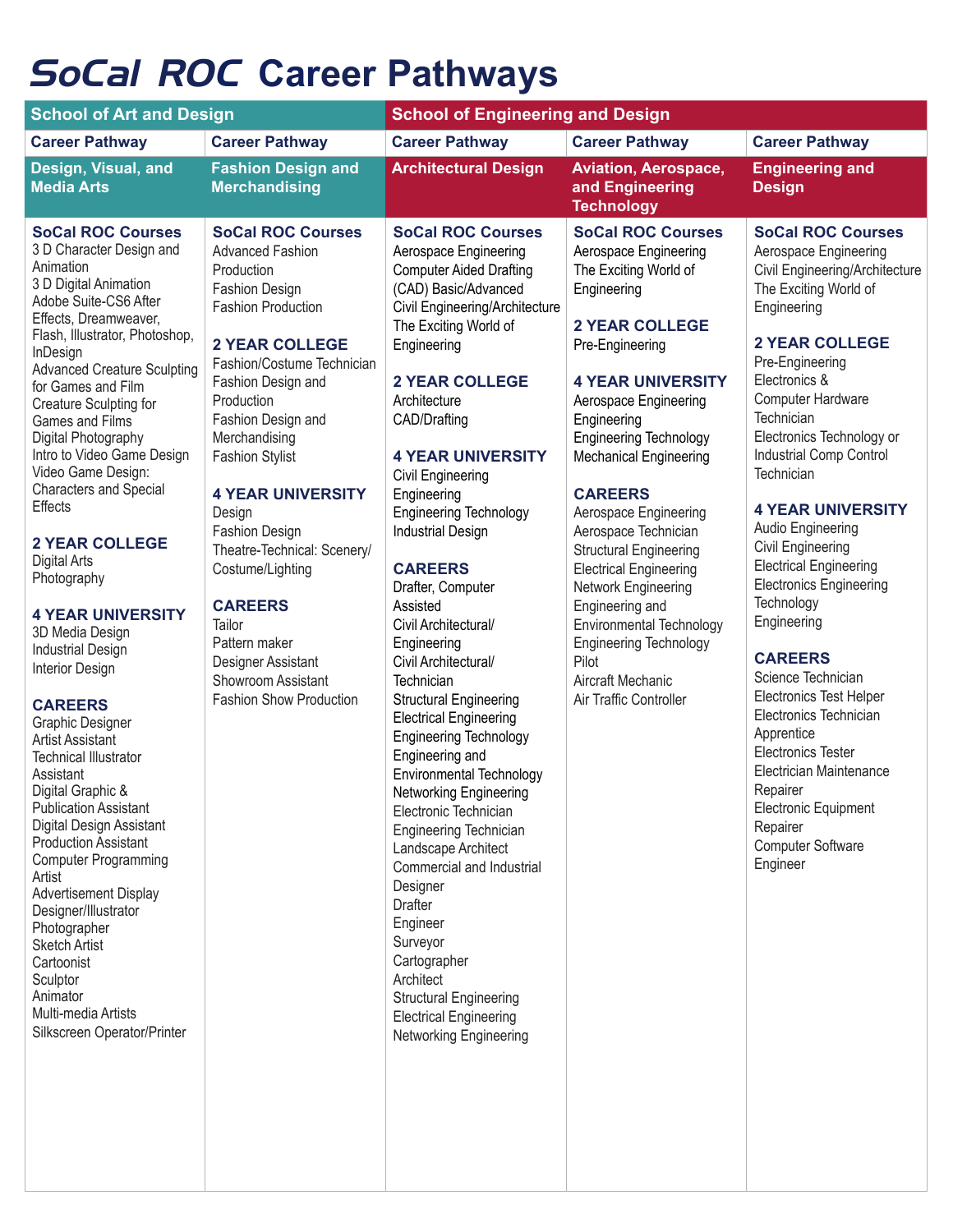| <b>School of Engineering and Design</b>                                                                                                                                                                                                                                                                                                                                                                                                                                                                                                                                                                                                                                                                                                                 |                                                                                                                                                                                                                                                                                                                                                                                                                                                                                                                                                                                                                                                                                                                                                                                                                                                                                                      |                                                                                                                                                                                                                                                                                                                                                                                                                                                                                                                                                                                                                                                                                                                                | <b>School of Finance and Business</b>                                                                                                                                                                                                                                                                                                                                                                                                                                                          |                                                                                                                                                                                                                                                                                                                                                                                                                                                                                                                                                                                                                                                                                                      |
|---------------------------------------------------------------------------------------------------------------------------------------------------------------------------------------------------------------------------------------------------------------------------------------------------------------------------------------------------------------------------------------------------------------------------------------------------------------------------------------------------------------------------------------------------------------------------------------------------------------------------------------------------------------------------------------------------------------------------------------------------------|------------------------------------------------------------------------------------------------------------------------------------------------------------------------------------------------------------------------------------------------------------------------------------------------------------------------------------------------------------------------------------------------------------------------------------------------------------------------------------------------------------------------------------------------------------------------------------------------------------------------------------------------------------------------------------------------------------------------------------------------------------------------------------------------------------------------------------------------------------------------------------------------------|--------------------------------------------------------------------------------------------------------------------------------------------------------------------------------------------------------------------------------------------------------------------------------------------------------------------------------------------------------------------------------------------------------------------------------------------------------------------------------------------------------------------------------------------------------------------------------------------------------------------------------------------------------------------------------------------------------------------------------|------------------------------------------------------------------------------------------------------------------------------------------------------------------------------------------------------------------------------------------------------------------------------------------------------------------------------------------------------------------------------------------------------------------------------------------------------------------------------------------------|------------------------------------------------------------------------------------------------------------------------------------------------------------------------------------------------------------------------------------------------------------------------------------------------------------------------------------------------------------------------------------------------------------------------------------------------------------------------------------------------------------------------------------------------------------------------------------------------------------------------------------------------------------------------------------------------------|
| <b>Career Pathway</b>                                                                                                                                                                                                                                                                                                                                                                                                                                                                                                                                                                                                                                                                                                                                   | <b>Career Pathway</b>                                                                                                                                                                                                                                                                                                                                                                                                                                                                                                                                                                                                                                                                                                                                                                                                                                                                                | <b>Career Pathway</b>                                                                                                                                                                                                                                                                                                                                                                                                                                                                                                                                                                                                                                                                                                          | <b>Career Pathway</b>                                                                                                                                                                                                                                                                                                                                                                                                                                                                          | <b>Career Pathway</b>                                                                                                                                                                                                                                                                                                                                                                                                                                                                                                                                                                                                                                                                                |
| <b>Information Support</b><br>and Services<br><b>Networking</b>                                                                                                                                                                                                                                                                                                                                                                                                                                                                                                                                                                                                                                                                                         | <b>Residential and</b><br><b>Commercial</b><br><b>Construction</b>                                                                                                                                                                                                                                                                                                                                                                                                                                                                                                                                                                                                                                                                                                                                                                                                                                   | <b>Transportation:</b><br><b>Systems, Diagnostics,</b><br>and Service                                                                                                                                                                                                                                                                                                                                                                                                                                                                                                                                                                                                                                                          | <b>Business Management Entrepreneurship/</b>                                                                                                                                                                                                                                                                                                                                                                                                                                                   | <b>Self Employment</b>                                                                                                                                                                                                                                                                                                                                                                                                                                                                                                                                                                                                                                                                               |
| <b>SoCal ROC Courses</b><br>A+ Certification<br>Cisco I, II, III, IV<br>CompTIA Server+<br>Certification<br>Computer Technician<br><b>2 YEAR COLLEGE</b><br>Computer Information<br>Systems<br><b>Computer Science</b><br>Electronics & Computer:<br>Hardware Technician/<br><b>Industrial Computer</b><br>Control Technician<br><b>4 YEAR UNIVERSITY</b><br><b>Computer Engineering</b><br><b>Computer Engineering Tech</b><br><b>Computer Science</b><br>Management Information<br>Systems<br><b>CAREERS</b><br>Computer Repair Technician<br>Microcomputer<br><b>Support Specialist</b><br>Desktop Support Trainee<br>Help Desk Technician<br><b>IT Technician</b><br>Network Support Specialist<br>Network Control Technician<br>Network Specialist | <b>SoCal ROC Courses</b><br>HVAC (Heating, Ventilation,<br>Air Conditioning) I, II<br>Intro to Construction<br>Careers (Electrical, Welding,<br>Plumbing)<br>Plumbing<br><b>Residential Electrical Wiring</b><br>Welding Modules I, II, III, IV<br><b>2 YEAR COLLEGE</b><br>Industrial Technology<br>Air Conditioning &<br>Refrigeration<br><b>Construction Technology</b><br><b>4 YEAR UNIVERSITY</b><br>Heating, Ventilation & Air<br>Conditioning<br><b>CAREERS</b><br>Carpenter<br>Craftsman<br>Contractor<br>Plumber<br>Plumber's Helper<br>Service Technician<br><b>Plumbing Sales Associate</b><br>Maintenance Worker<br>Air Conditioner Unit Tester<br>Air Conditioner Installer<br>Shop/Lab Technician-Air<br><b>Conditioning Mechanic</b><br>Appliance Repairer<br>Appliance Servicer<br>Air Conditioning Mechanic<br>Household Appliance<br>Installer<br>Electrical-Appliance<br>Repairer | <b>SoCal ROC Courses</b><br>Automotive Module I, II, III, IV<br>Engine Performance<br><b>2 YEAR COLLEGE</b><br>Automotive Technology<br><b>4 YEAR UNIVERSITY</b><br>N/A<br><b>CAREERS</b><br><b>Transmission Technician</b><br>Front-End Technician<br><b>Brake Technician</b><br><b>Wheel Alignment Technician</b><br>Tire & Lube Servicer<br>Automotive Technician<br>Automotive Helper<br>Tune-Up Technician<br><b>Automotive Electrical</b><br>Technician<br><b>Welding and Materials</b><br><b>Joining</b><br><b>SoCal ROC Courses</b><br>Welding Modules I, II, III, IV<br><b>2 YEAR COLLEGE</b><br>Welding<br><b>4 YEAR UNIVERSITY</b><br>N/A<br><b>CAREERS</b><br><b>ARC Welder</b><br><b>TIG Welder</b><br>MIG Welder | <b>SoCal ROC Courses</b><br>Administrative Office<br>Assistant<br><b>2 YEAR COLLEGE</b><br>Office Systems<br>Office Administration<br>(Management Option)<br><b>4 YEAR UNIVERSITY</b><br><b>Business Administration</b><br><b>CAREERS</b><br>Office Clerk<br>General Office Clerk<br>Computer Office Clerk<br>Clerical Technician<br>Administrative Office<br>Assistant<br><b>Office Assistant</b><br><b>Computer Office Assistant</b><br>Clerical Office Technician<br>Administrative Support | <b>SoCal ROC Courses</b><br><b>Business Entrepreneur</b><br><b>2 YEAR COLLEGE</b><br><b>Business Administration</b><br><b>Business Management</b><br>Retail Management<br>Marketing Distribution<br>Digital Arts: Web Design<br>Option<br>Economics<br><b>4 YEAR UNIVERSITY</b><br>Management<br>Marketing<br><b>Operations Management</b><br>Entrepreneurship<br>Finance<br><b>CAREERS</b><br><b>Small Business Owner</b><br><b>Internet Marketing Assistant</b><br>Assist. Manager Customer<br>Service<br><b>Assistant Department</b><br>Manager<br><b>Assistant Merchandise</b><br>Manager<br><b>Entrepreneur Management</b><br>Trainee<br><b>Technical Illustrator</b><br><b>Online Marketer</b> |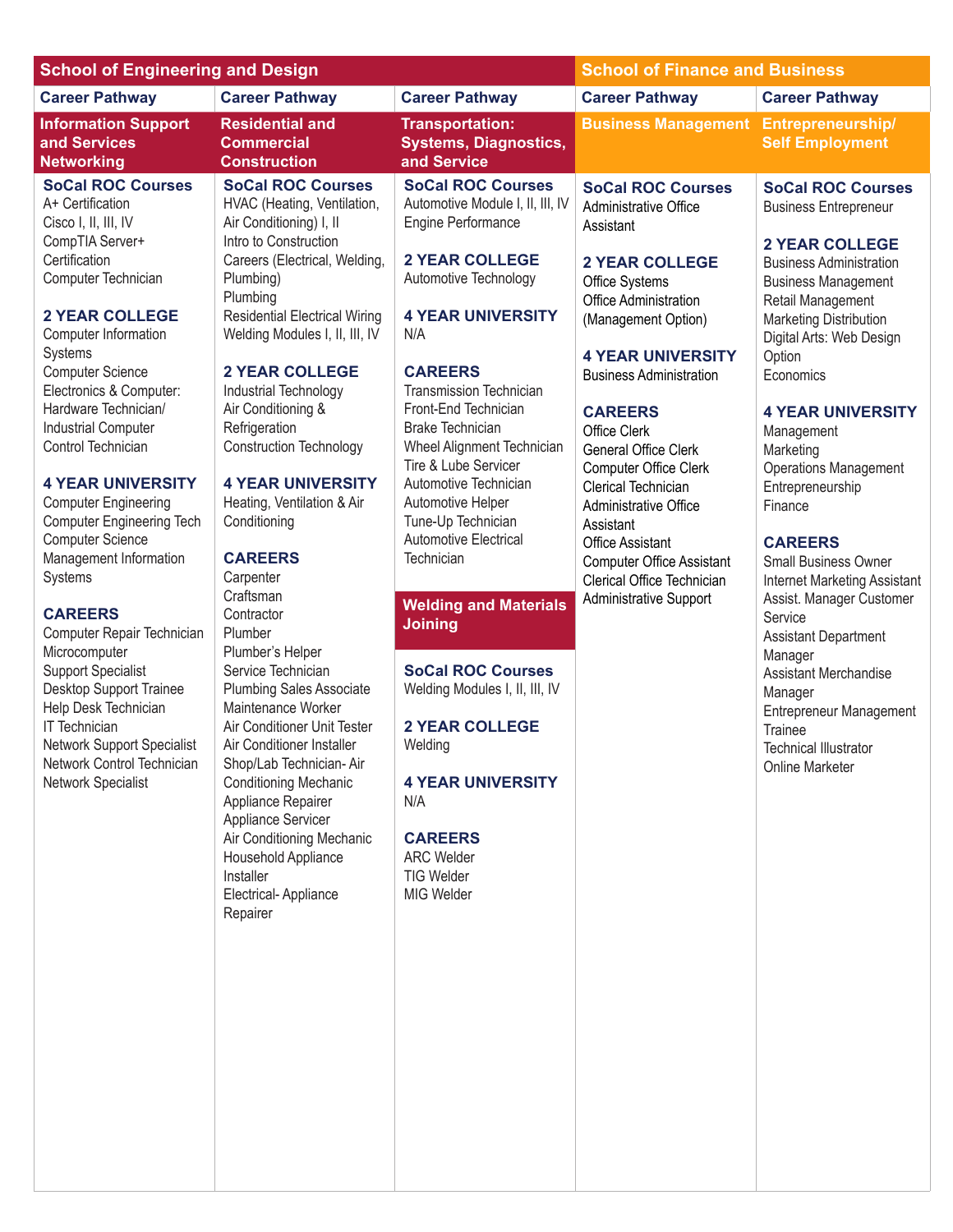|                                                                                                                                                                                                                                                                                                                                                                                                                                                                                                                                                                                                                                                                                                                                                                                                                                                                                                                                                                                                                                                                                                                     | <b>School of Health Sciences</b>                                                                                                                                                                                                                                                                                                                                                           |                                                                                                                                                                                                                                                                                                                                                                                                                                                                                                                                                                                                                                                                                                                                                                                                                                                                                               |                                                                                                                                                                                                                                                                                                                                                                                                                                                                                                                                                                                                                                                                                                                                                                                                                                                                                                                                                                                                                                                                           |                                                                                                                                                                                                                                                                                                                                                                                                                                                                                                                                                                                                                                                                                                                                                                                                                          |
|---------------------------------------------------------------------------------------------------------------------------------------------------------------------------------------------------------------------------------------------------------------------------------------------------------------------------------------------------------------------------------------------------------------------------------------------------------------------------------------------------------------------------------------------------------------------------------------------------------------------------------------------------------------------------------------------------------------------------------------------------------------------------------------------------------------------------------------------------------------------------------------------------------------------------------------------------------------------------------------------------------------------------------------------------------------------------------------------------------------------|--------------------------------------------------------------------------------------------------------------------------------------------------------------------------------------------------------------------------------------------------------------------------------------------------------------------------------------------------------------------------------------------|-----------------------------------------------------------------------------------------------------------------------------------------------------------------------------------------------------------------------------------------------------------------------------------------------------------------------------------------------------------------------------------------------------------------------------------------------------------------------------------------------------------------------------------------------------------------------------------------------------------------------------------------------------------------------------------------------------------------------------------------------------------------------------------------------------------------------------------------------------------------------------------------------|---------------------------------------------------------------------------------------------------------------------------------------------------------------------------------------------------------------------------------------------------------------------------------------------------------------------------------------------------------------------------------------------------------------------------------------------------------------------------------------------------------------------------------------------------------------------------------------------------------------------------------------------------------------------------------------------------------------------------------------------------------------------------------------------------------------------------------------------------------------------------------------------------------------------------------------------------------------------------------------------------------------------------------------------------------------------------|--------------------------------------------------------------------------------------------------------------------------------------------------------------------------------------------------------------------------------------------------------------------------------------------------------------------------------------------------------------------------------------------------------------------------------------------------------------------------------------------------------------------------------------------------------------------------------------------------------------------------------------------------------------------------------------------------------------------------------------------------------------------------------------------------------------------------|
| <b>Career Pathway</b>                                                                                                                                                                                                                                                                                                                                                                                                                                                                                                                                                                                                                                                                                                                                                                                                                                                                                                                                                                                                                                                                                               | <b>Career Pathway</b>                                                                                                                                                                                                                                                                                                                                                                      | <b>Career Pathway</b>                                                                                                                                                                                                                                                                                                                                                                                                                                                                                                                                                                                                                                                                                                                                                                                                                                                                         | <b>Career Pathway</b>                                                                                                                                                                                                                                                                                                                                                                                                                                                                                                                                                                                                                                                                                                                                                                                                                                                                                                                                                                                                                                                     | <b>Career Pathway</b>                                                                                                                                                                                                                                                                                                                                                                                                                                                                                                                                                                                                                                                                                                                                                                                                    |
| <b>Financial Services</b>                                                                                                                                                                                                                                                                                                                                                                                                                                                                                                                                                                                                                                                                                                                                                                                                                                                                                                                                                                                                                                                                                           | <b>Animal Science</b>                                                                                                                                                                                                                                                                                                                                                                      | <b>Education</b>                                                                                                                                                                                                                                                                                                                                                                                                                                                                                                                                                                                                                                                                                                                                                                                                                                                                              | <b>Patient Care</b>                                                                                                                                                                                                                                                                                                                                                                                                                                                                                                                                                                                                                                                                                                                                                                                                                                                                                                                                                                                                                                                       |                                                                                                                                                                                                                                                                                                                                                                                                                                                                                                                                                                                                                                                                                                                                                                                                                          |
|                                                                                                                                                                                                                                                                                                                                                                                                                                                                                                                                                                                                                                                                                                                                                                                                                                                                                                                                                                                                                                                                                                                     |                                                                                                                                                                                                                                                                                                                                                                                            |                                                                                                                                                                                                                                                                                                                                                                                                                                                                                                                                                                                                                                                                                                                                                                                                                                                                                               |                                                                                                                                                                                                                                                                                                                                                                                                                                                                                                                                                                                                                                                                                                                                                                                                                                                                                                                                                                                                                                                                           |                                                                                                                                                                                                                                                                                                                                                                                                                                                                                                                                                                                                                                                                                                                                                                                                                          |
| <b>SoCal ROC Courses</b><br>Banking and Financial<br>Services<br><b>Computer Accounting</b><br><b>Computer Applications</b><br>Modules (Access, Excel,<br>PowerPoint, and Word)<br>Principles of Law and<br><b>Business</b><br>Quickbooks<br><b>2 YEAR COLLEGE</b><br>Accounting<br>Office Systems<br>Office Administration<br>(Management Optional)<br><b>4 YEAR UNIVERSITY</b><br><b>Business Administration</b><br><b>CAREERS</b><br>Accounts Payable/<br>Receivables Clerk<br><b>Accounting Clerk</b><br>Bookkeeper<br><b>General Office Assistant</b><br>Cashier<br>Accounts Supervisor/<br>Manager<br><b>Computerized Bookkeeper</b><br>Full Charge Bookkeeper<br>Accounts Payable Clerk<br>Payroll Clerk<br><b>Collection Clerk</b><br>Office Clerk<br><b>Office Assistant</b><br><b>Computer Operator Clerk</b><br><b>Administrative Assistant</b><br><b>Computer Operator Clerk</b><br><b>Customer Service</b><br>Representative/Teller<br>Merchant/Teller<br><b>General Bank Reconciliation</b><br>Clerk<br>New Account Representative/<br>Personal Banker<br><b>Financial Services</b><br>Proof Operator | <b>SoCal ROC Courses</b><br>Intro to Pharmacy Technician<br>Pet Health and Grooming<br>Veterinary Assistant<br>Veterinary Science<br><b>2 YEAR COLLEGE</b><br>Biology<br><b>4 YEAR UNIVERSITY</b><br>Marine Biology<br>Zoology<br>Biology<br><b>CAREERS</b><br>Pet Groomer<br>Veterinary Assistant<br><b>Animal Scientist</b><br>Preparation for Advanced<br>Study in Veterinary Assistant | <b>SoCal ROC Courses</b><br>American Sign Language I/II<br>Developmental Psychology of<br>Children<br>Early Childhood Education:<br>Curriculum, Instruction, and<br>Assessment<br>Early Childhood Education:<br>Professionalism and<br>Leadership<br><b>2 YEAR COLLEGE</b><br><b>Special Education Assistant</b><br>Sign Language<br>Interpreter Training<br>Early Childhood<br>Education<br>School-Age Child Care<br>Child Development<br>Admin. & Management<br>Infant/Toddler<br><b>Education Psychology</b><br><b>4 YEAR UNIVERSITY</b><br>Child Development and<br><b>Family Studies</b><br>Language, Speech and<br>Hearing<br><b>Liberal Studies</b><br><b>CAREERS</b><br>Single-Subject Studies<br>Multiple-Subject Teacher<br><b>Instructional Assistant</b><br>Nursery School Attendant<br>Teacher Assistant-<br>Kindergarten/Elementary<br>Interpreter - Deaf<br>Day Care Attendant | <b>SoCal ROC Courses</b><br><b>Certified Medical Assistant</b><br>Certified Nurse Assistant /<br>Home Health Aide<br><b>Clinical Medical Assisting</b><br><b>Clinical Medical Assisting</b><br>Module: Injection, EKG, CPX,<br>EKG, Venipuncture, Medical<br>Front Office<br><b>Dental Assisting</b><br>Dental Assisting-Career<br>Preparation / Dental Assisting<br>for High School Students<br><b>Emergency Medical</b><br>Technician<br><b>Emergency Medical/First</b><br>Responder<br>Human Body Systems<br>Intro to Pharmacy Technician<br>Kinesiology/ Sports Medicine<br><b>Medical Front Office</b><br>Personal Fitness Trainer<br>Pet Health and Grooming<br>Pharmacy Technician<br>Phlebotomy<br>Physical Therapy Aide<br>Principles of Biomedical<br>Sciences<br>Registered Dental Assisting<br>(RDA)<br>Veterinary Assistant<br>Veterinary Science<br><b>2 YEAR COLLEGE</b><br>Lab Technician (Medical)<br>School Health<br>Clerk<br>Nursing<br>Pre-Nursing<br>Pre-Medicine<br><b>Respiratory Care</b><br>Radiologic Tech<br>Paramedical Tech<br>Pre-Pharmacy | <b>4 YEAR UNIVERSITY</b><br><b>Fitness</b><br><b>Registered Nurse</b><br>Nursing<br><b>Exercise Science</b><br><b>Elementary School</b><br><b>Physical Education</b><br><b>Community Health</b><br>Education<br><b>Health Care</b><br><b>Health Sciences</b><br>Kinesiology<br>School Health<br>Education<br>Sport Psychology<br>& Coaching<br><b>Athletic Training</b><br><b>CAREERS</b><br>Dental Assistant<br>Dental Lab Assistant<br>Dental Receptionist<br>Dental X-ray<br>Pharmacy Technician<br>Pharmacy Tech. Assistant<br><b>Pharmacy Front Counter</b><br>Assistant First Aid Attendant<br><b>Fitness Trainer</b><br><b>Medical Assistant</b><br><b>Medical Receptionist</b><br>Receptionist<br>File Clerk<br><b>Appointment Clerk</b><br><b>Health Care Professionals</b><br>Home Health Aide<br>Phlebotomist |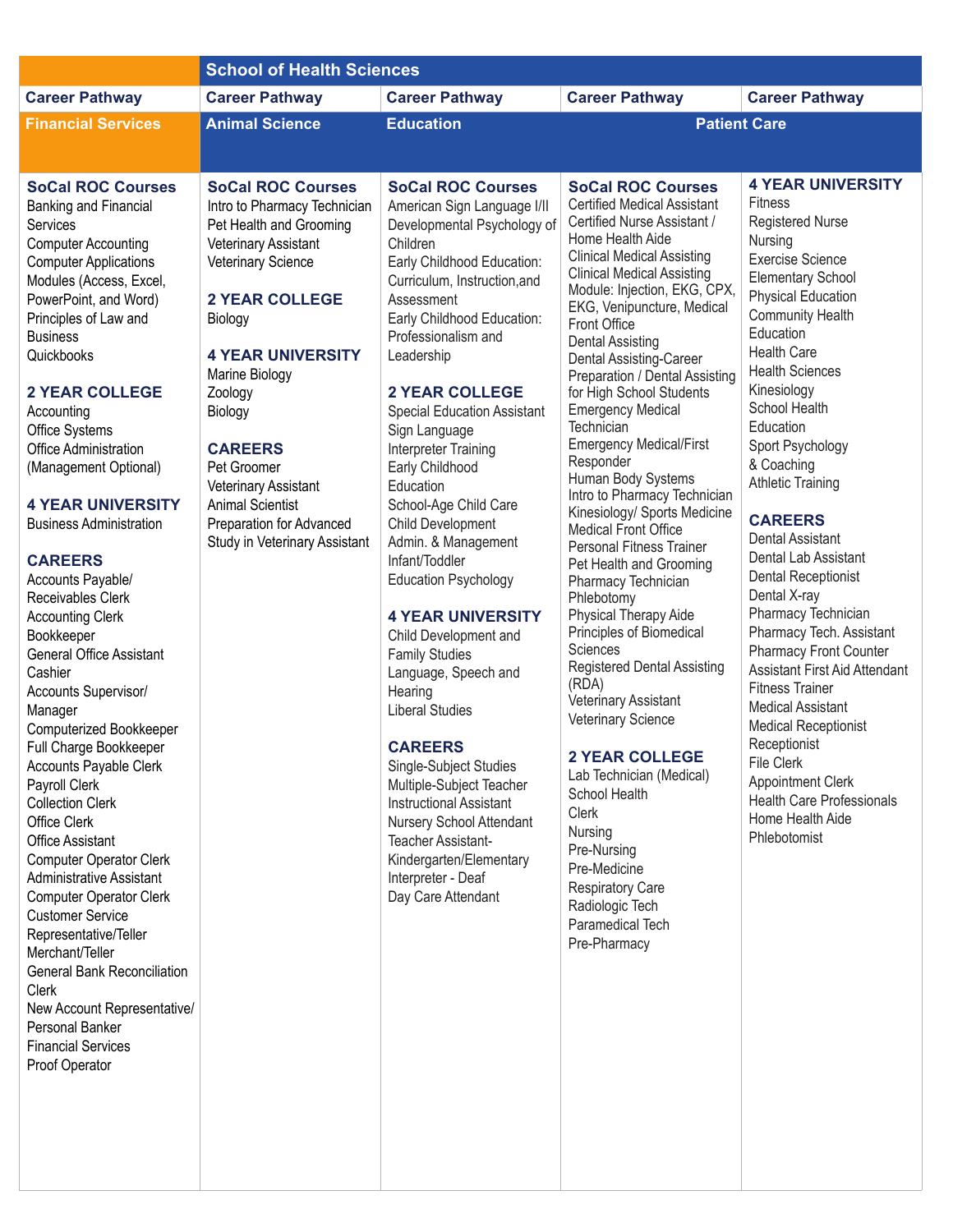|                                                                                                                                                                | <b>School of Public and Consumer Services</b>                                                                                                                                                                                                                                                                                                                                                                                                                                                                                                                                   |                                                                                                                                                                                                                                                                                               |                                                                                                                                                                                                                                                                                         |                                                                                                                                           |  |
|----------------------------------------------------------------------------------------------------------------------------------------------------------------|---------------------------------------------------------------------------------------------------------------------------------------------------------------------------------------------------------------------------------------------------------------------------------------------------------------------------------------------------------------------------------------------------------------------------------------------------------------------------------------------------------------------------------------------------------------------------------|-----------------------------------------------------------------------------------------------------------------------------------------------------------------------------------------------------------------------------------------------------------------------------------------------|-----------------------------------------------------------------------------------------------------------------------------------------------------------------------------------------------------------------------------------------------------------------------------------------|-------------------------------------------------------------------------------------------------------------------------------------------|--|
| <b>Career Pathway</b>                                                                                                                                          | <b>Career Pathway</b>                                                                                                                                                                                                                                                                                                                                                                                                                                                                                                                                                           | <b>Career Pathway</b>                                                                                                                                                                                                                                                                         | <b>Career Pathway</b>                                                                                                                                                                                                                                                                   | <b>Career Pathway</b>                                                                                                                     |  |
| <b>Healthcare</b><br><b>Administrative</b><br><b>Services</b>                                                                                                  | <b>Food Service and</b><br><b>Hospitality</b>                                                                                                                                                                                                                                                                                                                                                                                                                                                                                                                                   | <b>Marketing and</b><br><b>Professional Sales</b>                                                                                                                                                                                                                                             | <b>Ornamental</b><br><b>Horticulture</b>                                                                                                                                                                                                                                                | <b>Personal Services</b>                                                                                                                  |  |
| <b>SoCal ROC Courses</b><br><b>Advanced Medical Coding</b><br>Medical Insurance Billing                                                                        | <b>SoCal ROC Courses</b><br>Hotel/Restaurant<br>Occupations I/II                                                                                                                                                                                                                                                                                                                                                                                                                                                                                                                | <b>SoCal ROC Courses</b><br>Floral Design I/II<br>Retail Occupations I/II                                                                                                                                                                                                                     | <b>SoCal ROC Courses</b><br>Floral Design I/II<br>Landscape/Nursery Careers<br>$\frac{1}{1}$                                                                                                                                                                                            | <b>SoCal ROC Courses</b><br>Cosmetology Module I, II, III,<br>IV, V, VI, VII, VIII                                                        |  |
| <b>2 YEAR COLLEGE</b><br>School Health Clerk<br>Pre-Nursing                                                                                                    | <b>2 YEAR COLLEGE</b><br>Retail Management<br>Office Administration                                                                                                                                                                                                                                                                                                                                                                                                                                                                                                             | <b>2 YEAR COLLEGE</b><br>Retail Management<br>Marketing                                                                                                                                                                                                                                       | <b>2 YEAR COLLEGE</b><br><b>Environmental Horticulture</b>                                                                                                                                                                                                                              | <b>2 YEAR COLLEGE</b><br>Marketing<br>Cosmetology                                                                                         |  |
| Pharmacy<br>Medicine<br><b>4 YEAR UNIVERSITY</b><br><b>Health Care Administration</b><br><b>CAREERS</b><br>Medical Insurance Biller<br>Medical Insurance Coder | <b>4 YEAR UNIVERSITY</b><br>Food Service System<br>Administration<br>Marketing<br><b>Business Administration</b><br>Hospitality Food Service &<br><b>Hotel Management</b><br><b>CAREERS</b><br>Pantry Helper<br>Cafeteria Attendant<br>Maintenance Helper<br>Room/House Attendant<br>Laundry Attendant<br>Dining Room Server<br><b>Guest Service Attendant</b><br>Sales/Catering Clerk<br><b>Banquet House Person</b><br><b>Accounting Office Clerk</b><br>Kitchen Helper<br><b>Baker Helper</b><br>Concierge<br>Dishwasher<br><b>Banquet Server</b><br><b>Purchasing Clerk</b> | <b>4 YEAR UNIVERSITY</b><br>Marketing<br><b>Business Administration</b><br><b>CAREERS</b><br>General Salesperson<br>Shipping & Receiving Clerk<br><b>Stock Clerk</b><br>Cashier<br><b>Recreation &amp; Amusement</b><br>Attendant<br>Attendant<br>Cosmetologist<br>Hair Stylist<br>Manicurist | <b>4 YEAR UNIVERSITY</b><br>Botany<br>Ecology<br>Environmental Science &<br>Policy<br><b>CAREERS</b><br>Salesperson-Nursery<br><b>Plant Production Technician</b><br>Science Research<br>Technician<br>Landscaper<br>Groundskeeper<br><b>Floral Designer</b><br><b>Floral Assistant</b> | <b>4 YEAR UNIVERSITY</b><br>Marketing<br><b>Busiiness Administration</b><br><b>CAREERS</b><br>Cosmetologist<br>Hair Stylist<br>Manicurist |  |
|                                                                                                                                                                |                                                                                                                                                                                                                                                                                                                                                                                                                                                                                                                                                                                 |                                                                                                                                                                                                                                                                                               |                                                                                                                                                                                                                                                                                         |                                                                                                                                           |  |
|                                                                                                                                                                |                                                                                                                                                                                                                                                                                                                                                                                                                                                                                                                                                                                 |                                                                                                                                                                                                                                                                                               |                                                                                                                                                                                                                                                                                         |                                                                                                                                           |  |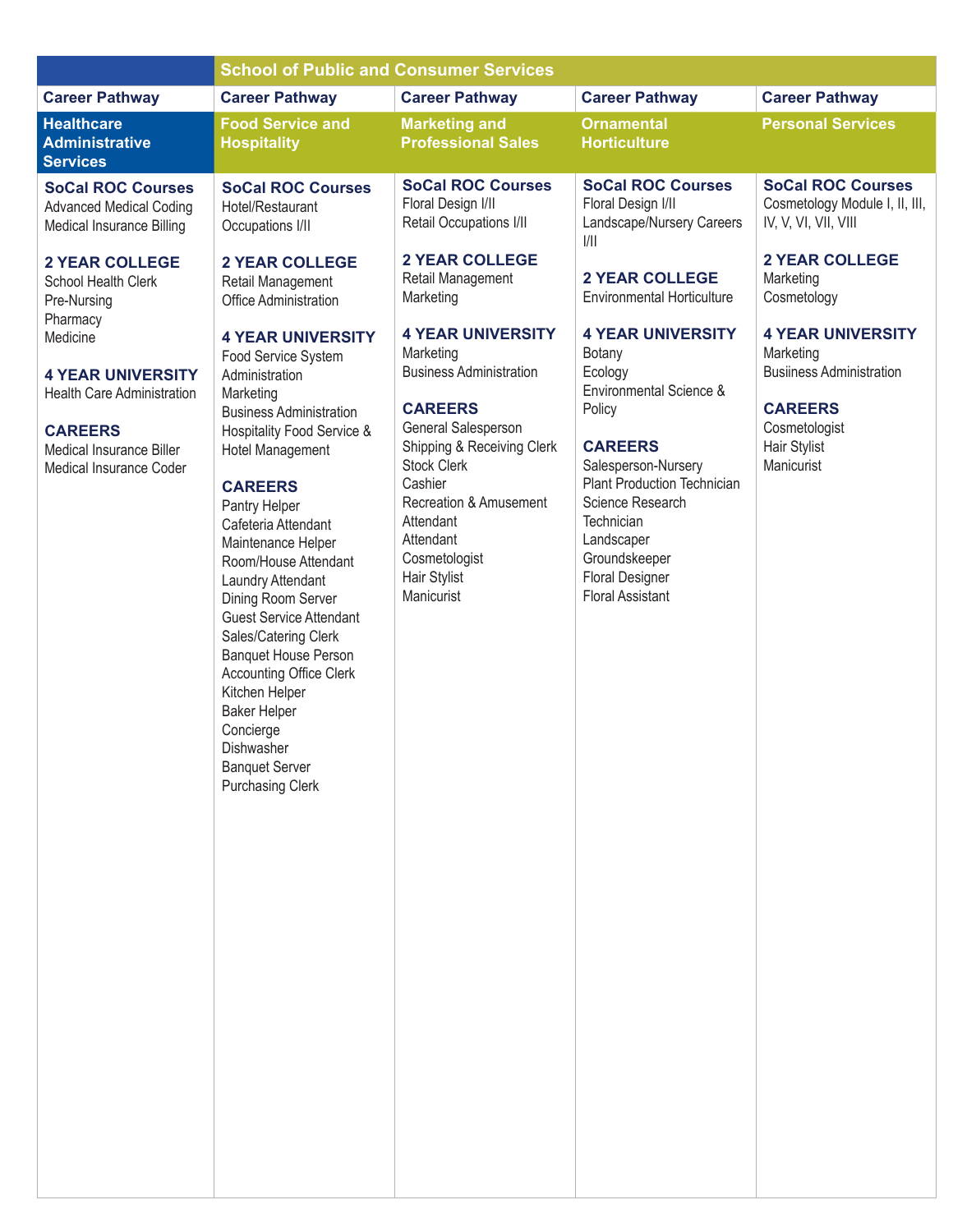### **SoCal ROC** 2015-2016 Courses

#### SCHOOL OF ART & DESIGN

3-D Character Design and Animation\* 3D Digital Animation\* Adobe Suite-CS6 (After Effects, Dreamweaver, Flash, Illustrator, InDesign, and Photoshop) Advanced Creature Sculpting for Games and Film\* Advanced Fashion Production Creature Sculpting for Games and Film\* Digital Photography\* Fashion Design\* Fashion Design Production Intro to Video Game Design Video Game Design: Characters and Special Effects

#### SCHOOL OF ENGINEERING & DESIGN

A+ Certification Aerospace Engineering\* Automotive Module I, II, III, IV CISCO Networking Program I, II, III, IV Civil Engineering/ Architecture\* CompTIA Server+ Certification Computer Aided Drafting (Basic & Advanced) Computer Technician Engine Performance HVAC (Heating, Ventilation, and Air Conditioning) Intro to Construction Careers (Electrical and Welding) Plumbing Residential Electrical Wiring The Exciting World of Engineering Welding I, II, III, IV

#### SCHOOL OF FINANCE & BUSINESS

Administrative Office Assistant Banking & Financial Services Business Entrepreneur Computer Accounting (Basic/Advanced) Computer Applications Modules (Access, Excel, Word, and PowerPoint) Payroll Accounting Principles of Law and Business Retail Occupations I/II◊

Advanced Medical Coding American Sign Language I\* /II\* Certified Medical Assistant (CMA) Certified Nurse Assistant (CNA) / Home Health Aide Clinical Medical Assisting Clinical Medical Assisting Modules: EKG, CPX (Complete Physical Exam), Venipuncture, and Injections Dental Assisting for Adults Dental Assisting Career Preparation Dental Assisting for High School Students Developmental Psychology of Children\* Early Childhood Education: Curriculum, Instruction and Assessment Early Childhood Education: Professionalism and Leadership EKG/UA/Vital Signs Emergency Medical/ First Responder Emergency Medical Technician Human Body Systems\* Introduction to ICD-10 Intro to Pharmacy Technician Kinesiology/ Sports Medicine\* Medical Front Office Medical Front Office Module Medical Insurance Billing Personal Fitness Trainer Pet Health and Grooming Pharmacy Technician Physical Therapy Aide Principles of Biomedical Sciences\* Registered Dental Assisting Veterinary Assistant Veterinary Science\*

\*Course is UC/CSU Approved ◊Course is for Transition Students only

#### SCHOOL OF PUBLIC & CONSUMER SERVICES

Cosmetology Modules I, II, III, IV, V, VI, VII, VIII Floral Design Floral Design I/II ◊ Hotel/Restaurant Occupations Hotel/Restaurant Occupations I/II ◊ Landscape/Nursery Careers I/II ◊

Courses are open to our Joint Powers Authority (JPA) high school students without a fee. The following districts are within the JPA: El Segundo Unified School District, Inglewood Unified School District, Manhattan Beach Unified School District, Palos Verdes Peninsula Unified School District, Redondo Beach Unified School District, and Torrance Unified School District.

Adults are certainly welcome to take advantage of the multiple opportunities offered at the Center for retraining and exploring a new career interest. There is a designated fee for each course offered that adults are required to pay as part of the enrollment process.

#### SCHOOL OF HEALTH SCIENCES